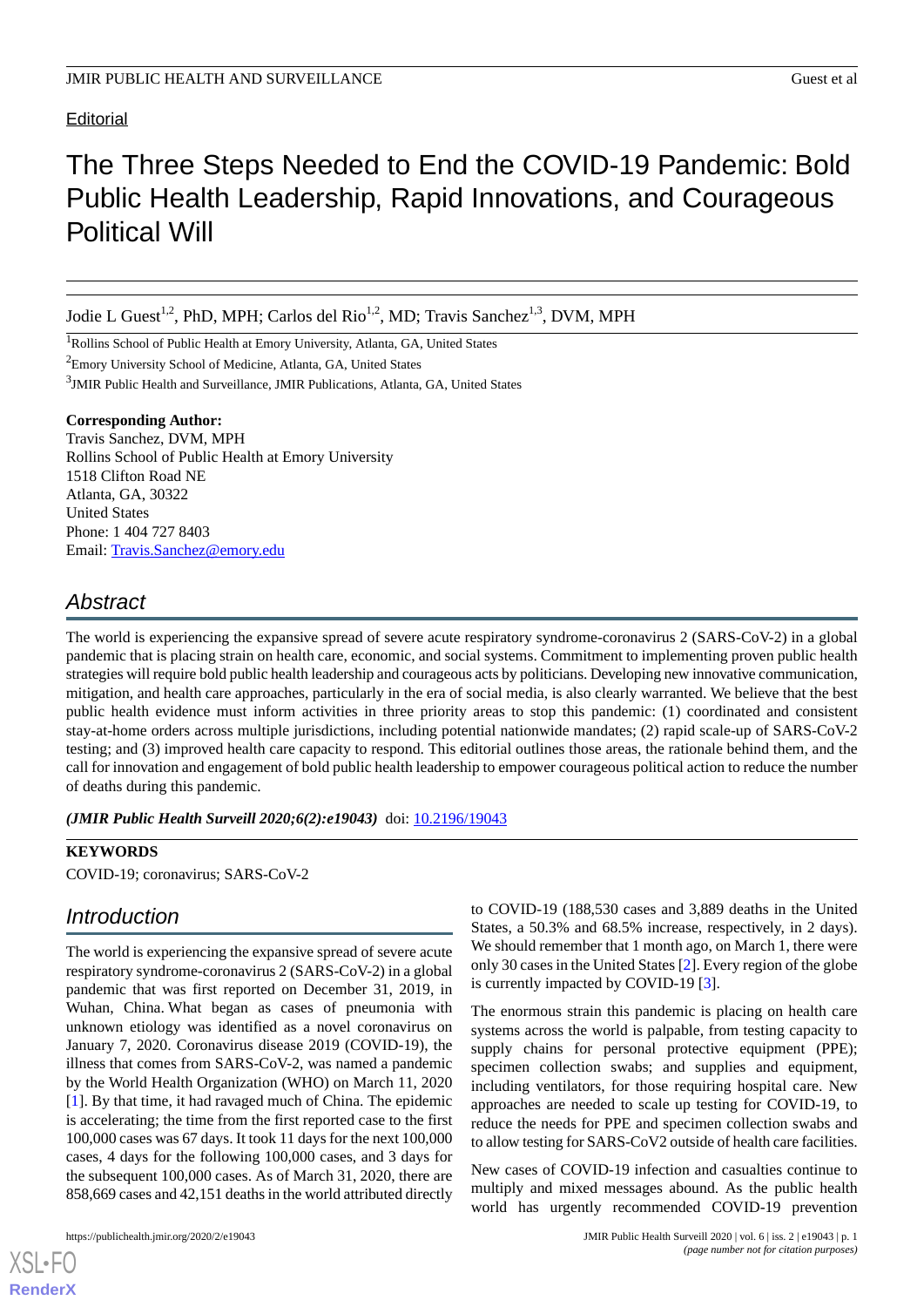#### JMIR PUBLIC HEALTH AND SURVEILLANCE Guest et al. Guest et al.

measures, they are being questioned as being too vast, hard to follow, invasive to our lifestyle, and damaging to the economy. Public health experts have either been sidelined in the COVID-19 response decisions or have found themselves at odds with much of the information being presented by political leadership. In the United States, the country currently with the largest number of COVID-19 cases, President Trump extended the initial 15-day national slow down and called for social distancing until April 30, 2020, in an attempt to reduce the spread of the virus  $[4,5]$  $[4,5]$  $[4,5]$  $[4,5]$ . States like California, Illinois, and New York have implemented state-wide "stay-at-home" ordinances, while other states have implemented less restrictive measures or no statewide measures at all [\[6](#page-2-5)-[8\]](#page-2-6). Determining the proper scale and timing of these measures is critical to controlling the spread of COVID-19 and the numbers of lives lost. We believe that the best public health evidence must inform activities in three priority areas to stop this pandemic: (1) coordinated and consistent stay-at-home orders across multiple jurisdictions, including potential nationwide mandates; (2) rapid scale-up of SARS-CoV-2 testing; and (3) improved health care capacity to respond.

### *Coordinated Stay-at-Home Orders*

There is public health consensus that limiting the number of contacts between persons can slow COVID-19 transmission in a community and give time for health care systems to respond. The most substantial of these approaches is a government order to stay at home except for food and medical needs. Although there are now multiple theoretical and practical models about how stay-at-home orders and travel restrictions could slow COVID-19 transmission, it is clear from all of them that consistency in implementation and communication is key. These policies will only be effective if they are implemented in a coordinated manner across large geographic regions where people commonly move, but there remain multiple examples of these public health interventions not being uniformly implemented. For instance, our city (Atlanta, Georgia) quickly implemented several local variations of stay-at-home recommendations from multiple city and county levels that comprise our metropolitan area, yet the state-wide recommendation was only implemented several weeks later. This meant that people who are told not to come to work in one Atlanta county had no such order where they lived and continued to congregate in public places. This patchwork response is not unique to the United States and illustrates an underlying lack of understanding about how to use these public health measures to slow the transmission of infectious diseases.

This inconsistency in implementing public health measures has also created substantial amounts of public confusion and fodder for social media conspiracy theories, hyperpartisanship, and distrust of experts. COVID-19 is the first true global pandemic of the social media era, offering new opportunities for rapid distribution of accurate public health information to millions of people. Unfortunately, these critical public health communications about actions to take to protect oneself from COVID-19 are not easy to differentiate from inaccurate or even dangerously wrong information. Having correct information that is well reasoned and delivered through consistent messaging

are all pillars of behavior change, including changing people's transmission-related behaviors in response to COVID-19 [[9\]](#page-2-7). Social media is now one of the most predominant ways that people get information, and public health must find better ways to communicate about mitigation plans through these forums.

# *Rapid Scale-Up of Testing*

Decisions about COVID-19 mitigation policies must be informed by the best epidemiologic information, which requires rapid scale-up of COVID-19 testing. This will require rapid development of new diagnostic tests, laboratory capacity, testing supply chains, and health care personnel to collect the specimens. Novel testing strategies under development, including the use of rapid diagnostic tests, serological tests, and self-collected specimens, will improve our ability to screen a large number of people quickly and give us a new understanding of the extent of exposure, disease, and recovery. This information will be vital to epidemiologic modeling to support information-driven decision making on the appropriate timing and scope of the response. There are also a rapidly growing number of examples of innovative approaches to implementing COVID-19 testing, including some examples of successful large-scale screening programs like drive-up testing in South Korea where thousands of tests were delivered each day [\[10](#page-2-8)].

Changing the course of COVID-19 disease in heavily impacted countries such as the United States, will require a massive scale-up of testing compared to what has been conducted to date. For instance, in the United States, the rate of total COVID-19 testing up to this point is just under 3000 tests per 1 million people, or 964,865 overall since January 10, 2020 [[11\]](#page-2-9). That has been an admittedly dismal response to testing, with a focus mainly on those who are most severely ill. This rate of testing does not meet the needs of the health care sector response, much less the needs to better understand COVID-19 epidemiology in a way that will make control measures most effective. We should be testing at least *1 million US residents every week* (0.3% of the population) during this phase of the pandemic. Additionally, there is a need for shorter time from test to results, to better guide care and isolation decisions, and we must find new ways of reaching more people with testing without overburdening our already taxed health care systems.

# *Improve the Capacity of Health Care*

The control of movement and scale-up of COVID-19 testing will only be successful in truncating the COVID-19 pandemic and reducing lives lost if there is an immediate commitment of resources to improve the capacity of the health care sector to respond. Reports from multiple countries already impacted by COVID-19 predict that health care capacity will be rapidly exceeded as transmission grows under the current predictions of COVID-19 transmission. The ability of the health care sector to respond will certainly require coordination of efforts to increase the capacity of hospital beds, ventilators, protective equipment, and the clinicians who use them.

Protecting the health and safety of health care workers is vital to the health of each of us and to the workings of our health

[XSL](http://www.w3.org/Style/XSL)•FO **[RenderX](http://www.renderx.com/)**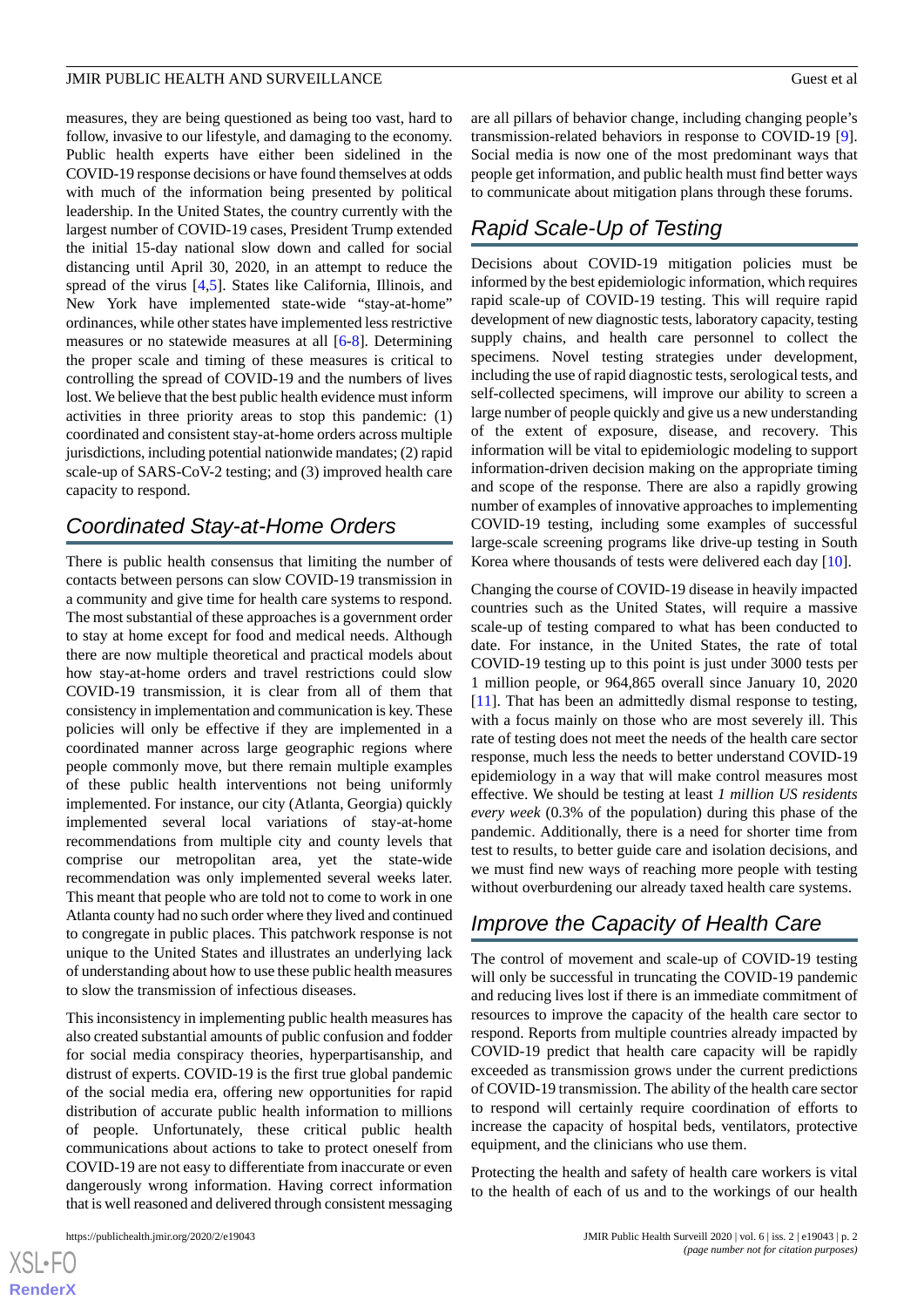#### JMIR PUBLIC HEALTH AND SURVEILLANCE Guest et al. Guest et al.

care system. There needs to be a high level of commitment to the safety of health care professionals by providing them with the tools to prevent nosocomial COVID-19 infections. Although this implicitly means making sure all health care workers have appropriate PPEs, this can also come in the form of telemedicine and other virtual care trends such has chatbots that capitalize on advances in technology to provide care for patients outside of a hospital setting until the time hospitalization is needed. This form of care protects our health care workforce and maximizes the scope of care that can be provided with less impact on the hospital setting.

# *Conclusion*

Our global public health response to COVID-19 will only be successful if we rapidly generate the best data to inform decisions from our political leaders regarding resources and policies to slow transmission and improve our response. This is an unprecedented global public health crisis that will require not only strong political commitment and courage, but also innovation on a capacity and timing scale that was inconceivable 3 months ago. What we do right now and how quickly we do it will directly change how long COVID-19 is with us and how many people will die. It is critical that science-based information guide our public health strategies and that leaders listen to our best information.

Much of public health is about making changes to improve human life but without much announcement. It is impossible to determine the number of lives saved due to epidemiologic research, yet it is unquestionable that our discipline has saved millions of lives, through the implementation of interventions and preventative programs. Our training to understand and use data to protect our communities has not been needed more. It is also our responsibility to use our skills wisely and in a steadfast way that does not bend to the whim of politics, but instead, affirms what we know, loudly, if needed, and highlights what we still need to determine as quickly and accurately as possible to protect our world.

### **Acknowledgments**

TS is the Editor-in-Chief of JMIR Public Health and Surveillance.

### **Conflicts of Interest**

<span id="page-2-0"></span>None declared.

### <span id="page-2-1"></span>**References**

- <span id="page-2-2"></span>1. World Health Organization. WHO announces COVID-19 outbreak a pandemic URL: [http://www.euro.who.int/en/](http://www.euro.who.int/en/health-topics/health-emergencies/coronavirus-covid-19/news/news/2020/3/who-announces-covid-19-outbreak-a-pandemic) [health-topics/health-emergencies/coronavirus-covid-19/news/news/2020/3/who-announces-covid-19-outbreak-a-pandemic](http://www.euro.who.int/en/health-topics/health-emergencies/coronavirus-covid-19/news/news/2020/3/who-announces-covid-19-outbreak-a-pandemic) [accessed 2020-04-03]
- <span id="page-2-3"></span>2. Worldometer. COVID-19 Coronavirus Pandemic URL:<https://www.worldometers.info/coronavirus/#countries> [accessed 2020-03-31]
- <span id="page-2-4"></span>3. John Hopkins University and Medicine. Coronavirus COVID-19 Global Cases by the Center for Systems Science and Engineering (CSSE) at John Hopkins URL: <https://coronavirus.jhu.edu/map.html> [accessed 2020-04-01]
- <span id="page-2-5"></span>4. The White House. 15 Days to Slow the Spread URL:<https://www.whitehouse.gov/articles/15-days-slow-spread/> [accessed 2020-03-31]
- 5. The White House. The President's Coronavirus Guidelines for AmericaDays to Slow the Spread URL: [https://www.](https://www.whitehouse.gov/wp-content/uploads/2020/03/03.16.20_coronavirus-guidance_8.5x11_315PM.pdf) [whitehouse.gov/wp-content/uploads/2020/03/03.16.20\\_coronavirus-guidance\\_8.5x11\\_315PM.pdf](https://www.whitehouse.gov/wp-content/uploads/2020/03/03.16.20_coronavirus-guidance_8.5x11_315PM.pdf) [accessed 2020-03-31]
- <span id="page-2-6"></span>6. Office of Governor Gavin Newsom. Governor Gavin Newsom Issues Stay at Home Order URL: [https://www.gov.ca.gov/](https://www.gov.ca.gov/2020/03/19/governor-gavin-newsom-issues-stay-at-home-order/) [2020/03/19/governor-gavin-newsom-issues-stay-at-home-order/](https://www.gov.ca.gov/2020/03/19/governor-gavin-newsom-issues-stay-at-home-order/) [accessed 2020-03-31]
- <span id="page-2-7"></span>7. Chappel B, Romo V. npr. New York, Illinois Governors Issue Stay At Home Orders, Following California's Lead URL: [https://www.npr.org/sections/coronavirus-live-updates/2020/03/20/818952589/](https://www.npr.org/sections/coronavirus-live-updates/2020/03/20/818952589/coronavirus-n-y-gov-cuomo-says-100-of-workforce-must-stay-home) [coronavirus-n-y-gov-cuomo-says-100-of-workforce-must-stay-home](https://www.npr.org/sections/coronavirus-live-updates/2020/03/20/818952589/coronavirus-n-y-gov-cuomo-says-100-of-workforce-must-stay-home) [accessed 2020-03-31]
- <span id="page-2-8"></span>8. Mervosh S, Lu D, Swales V. The New York Times. See Which States and Cities Have Told Residents to Stay at Home URL: <https://www.nytimes.com/interactive/2020/us/coronavirus-stay-at-home-order.html> [accessed 2020-03-31]
- <span id="page-2-9"></span>9. Michie S, West R, Amlot R, Rubin J. Thebmjopinion. Slowing down the covid-19 outbreak: changing behaviour by understanding it URL: [https://blogs.bmj.com/bmj/2020/03/11/](https://blogs.bmj.com/bmj/2020/03/11/slowing-down-the-covid-19-outbreak-changing-behaviour-by-understanding-it/)
- [slowing-down-the-covid-19-outbreak-changing-behaviour-by-understanding-it/](https://blogs.bmj.com/bmj/2020/03/11/slowing-down-the-covid-19-outbreak-changing-behaviour-by-understanding-it/) [accessed 2020-04-01] 10. Korea Centers for Disease Control (KCDC). Press release URL: [https://www.cdc.go.kr/board/board.](https://www.cdc.go.kr/board/board.es?mid=a30402000000&bid=0030) [es?mid=a30402000000&bid=0030](https://www.cdc.go.kr/board/board.es?mid=a30402000000&bid=0030) [accessed 2020-03-31]
- 11. The COVID Tracking Project. Our most up-to-date data and annotations URL:<https://covidtracking.com/data/> [accessed 2020-03-31]

### **Abbreviations**

[XSL](http://www.w3.org/Style/XSL)•FO **[RenderX](http://www.renderx.com/)**

**COVID-19:** coronavirus disease 2019 **PPE:** personal protective equipment